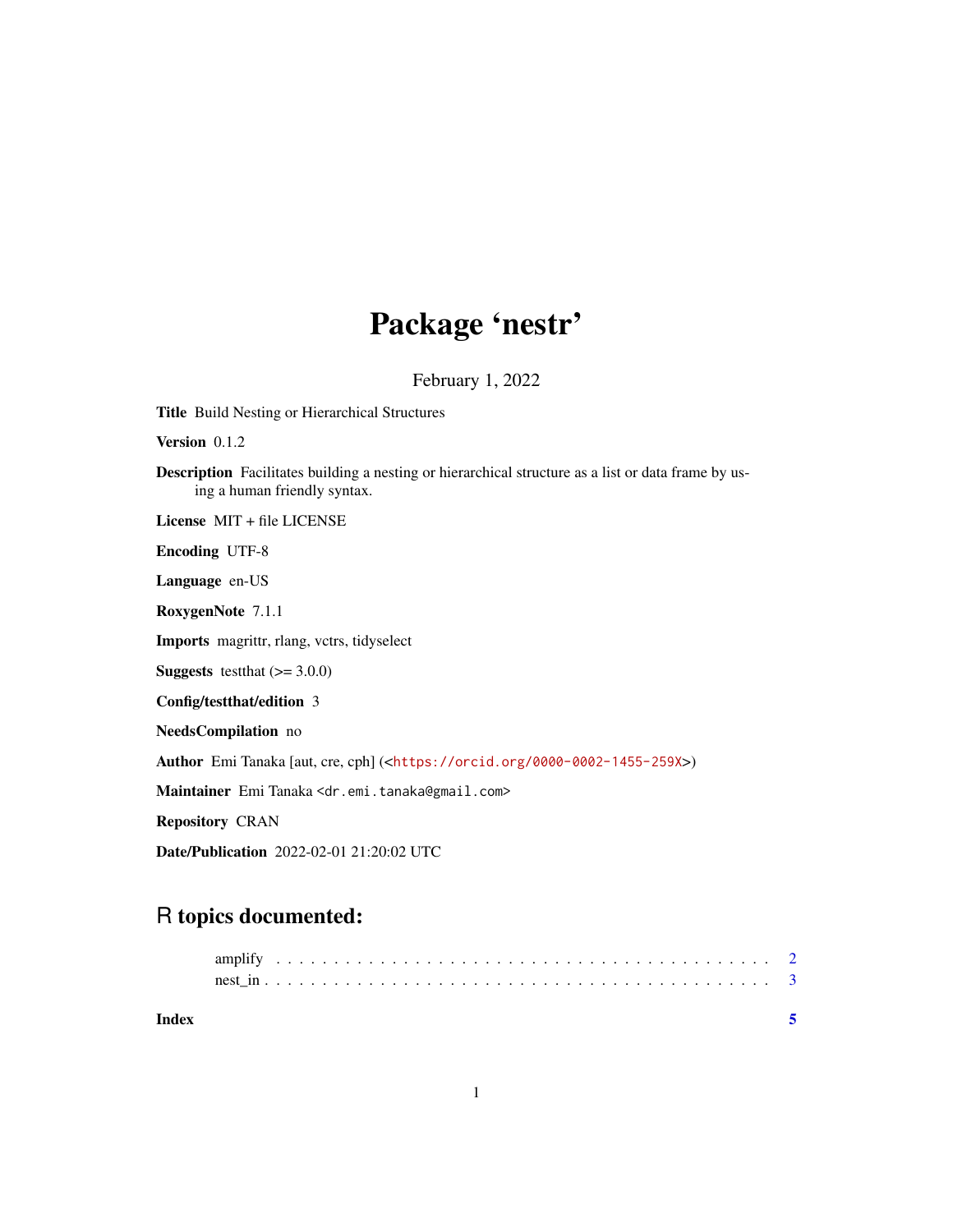<span id="page-1-0"></span>

#### Description

The dplyr::mutate function modifies, deletes or creates a new column for a data frame without altering the number of rows. The amplify function can create new columns which generally increase (or amplify) the size of the row dimension. The observations in other columns are duplicated.

#### Usage

```
amplify(.data, ...)
## S3 method for class 'data.frame'
amplify(
  .data,
  ...,
  .keep = c("all", "used", "unused", "none"),
  .before = NULL,
  .after = NULL
)
```
#### Arguments

| .data                   | An object with the data.                                                       |
|-------------------------|--------------------------------------------------------------------------------|
| $\cdot$ $\cdot$ $\cdot$ | Name-value pairs.                                                              |
| .keep. .before. .after  |                                                                                |
|                         | Use to control which columns are retained and how it is ordered in the output. |
|                         | See documentation of dplyr:: mutate for more information.                      |

#### Details

If you are familiar with gene replication process then you can recall these functions in genetic terms; an amplified gene is a duplication of the original while a mutated gene modifies the original state.

#### Value

Returns a data frame.

#### Examples

```
df <- data.frame(x = 1:3, y = c("a", "b", "b"))
amplify(df, z = nest_in(y, "a" ~ 5,"b" ~ ~ ~ 3))
```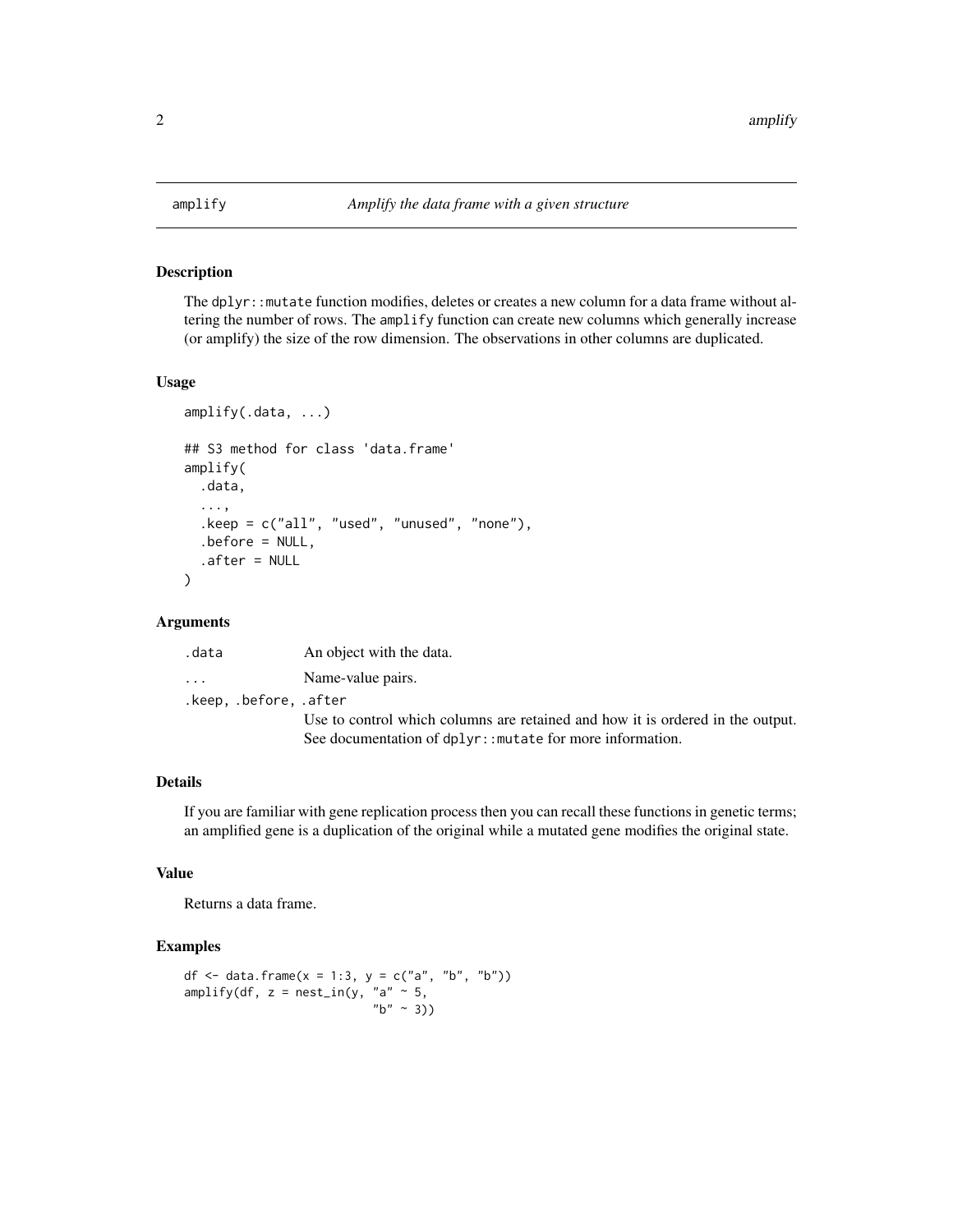<span id="page-2-0"></span>

#### Description

This function results in a two column data frame with nested structure. Currently only one parent is supported and child is only specified by giving the number of levels. (This will change shortly).

#### Usage

```
nest_in(
  x,
   ...,
  \text{prefix} = \text{""\text{''},\text{suffix} = \sqrt{\frac{m}{n}}distinct = FALSE,
  leading0 = FALSE,
  compact = TRUE,keyname = NULL
)
```
#### Arguments

| $\times$ | A vector where each entry is the level of a parent. It may be a factor or character.<br>If character, levels are ordered alphanumerically.                                                                                                                                                                                                                                                                                                                                                                                                                                     |
|----------|--------------------------------------------------------------------------------------------------------------------------------------------------------------------------------------------------------------------------------------------------------------------------------------------------------------------------------------------------------------------------------------------------------------------------------------------------------------------------------------------------------------------------------------------------------------------------------|
|          | A single integer, character vector or sequence of two-sided formula. If a single<br>integer or character vector then each parent will have children specified by the<br>given value. If it is sequence of two-sided formula, then the left hand side (LHS)<br>specifies the level as an integer or character. E.g. 1 means the first level of the<br>parent vector. If it is a character then it is assumed that it corresponds to the label<br>of the parental level. Vector is supported for LHS. The right hand side (RHS)<br>can only be an integer or a character vector. |
| prefix   | The prefix for the child labels.                                                                                                                                                                                                                                                                                                                                                                                                                                                                                                                                               |
| suffix   | The suffix for the child labels.                                                                                                                                                                                                                                                                                                                                                                                                                                                                                                                                               |
| distinct | A logical value to indicate whether the child labels across parents should be<br>distinct. The labels are only distinct if the RHS of the formula is numeric.                                                                                                                                                                                                                                                                                                                                                                                                                  |
| leading0 | By default it is FALSE. If TRUE, this is the same as setting 0 or 1. If a positive<br>integer is specified then it corresponds to the minimum number of digits for<br>the child labels and there will be leading zeros augmented so that the minimum<br>number is met.                                                                                                                                                                                                                                                                                                         |
| compact  | A logical value to indicate whether the returned list should be a compact rep-<br>resentation or not. Ignored if distinct is TRUE since it's not possible to make<br>compact representation if unit labels are all distinct.                                                                                                                                                                                                                                                                                                                                                   |
| keyname  | The name of the parent variable. It's usually the key that connects the output to<br>another table.                                                                                                                                                                                                                                                                                                                                                                                                                                                                            |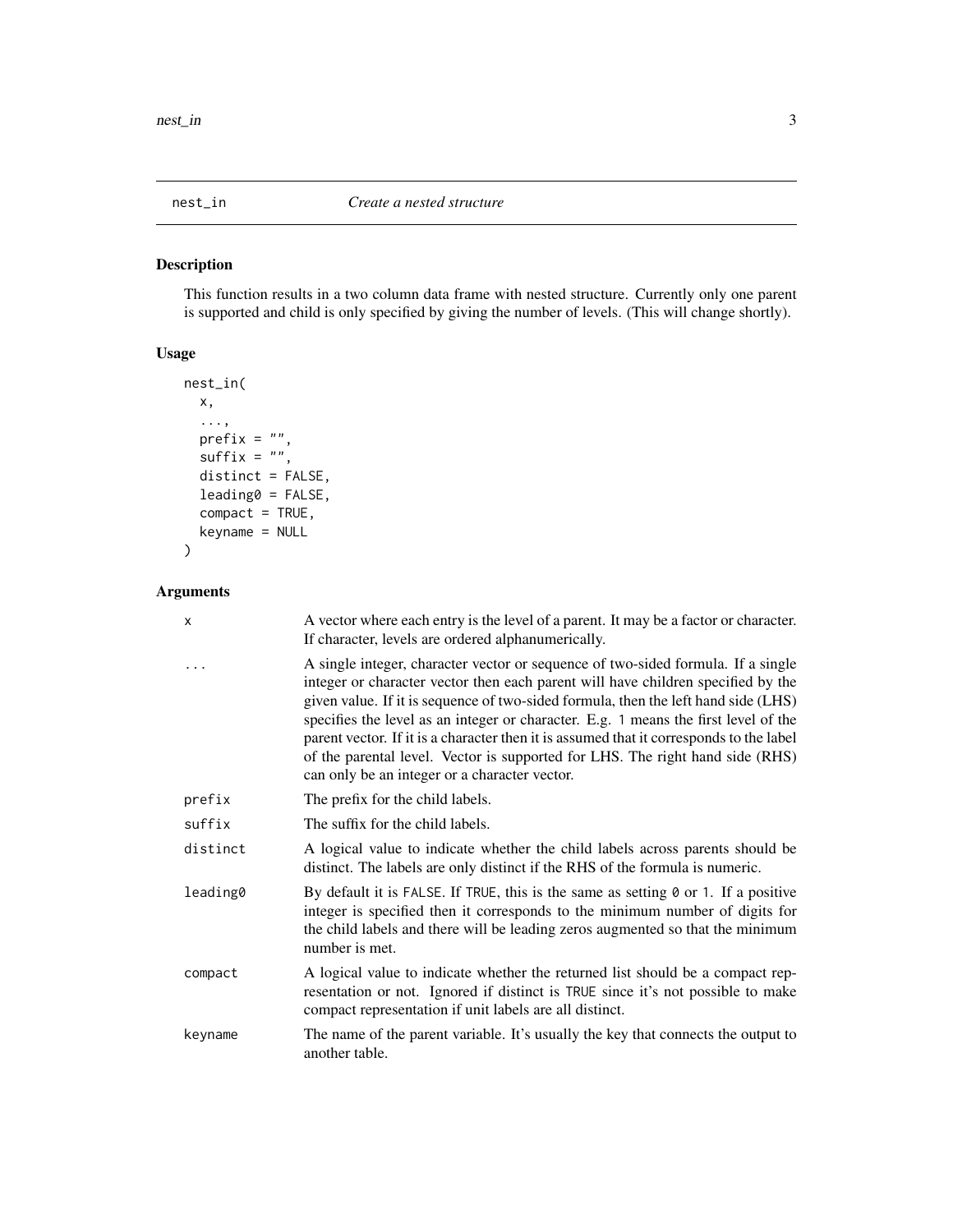#### Value

A named list where the entry corresponding to the child levels and the names correspond to parental levels.

#### Examples

```
# Each element in the supplied the vector has 4 child.
nest_in(1:3, 4)
# prefix and suffix can be added to child labels
```

```
# along with other aesthesitics like leading zeroes
# with minimum number of digits.
nest_in(1:3, 10, prefix = "id-", suffix = "xy", leading0 = 4)# you can specify unbalanced nested structures
nest_in(2:4,
        1 \sim 3,
         2 \sim 4,
         3 \sim 2# A `.` may be used to specify "otherwise".
nest_in(c("A", "B", "C", "D"),
             2:3 ~ 10,
              . ~ 3)
# The parental level can be referred by its name or vectorised.
nest_in(c("A", "B", "C"),
         c("A", "B") ~ 10,
                  C'' \sim 3)
```